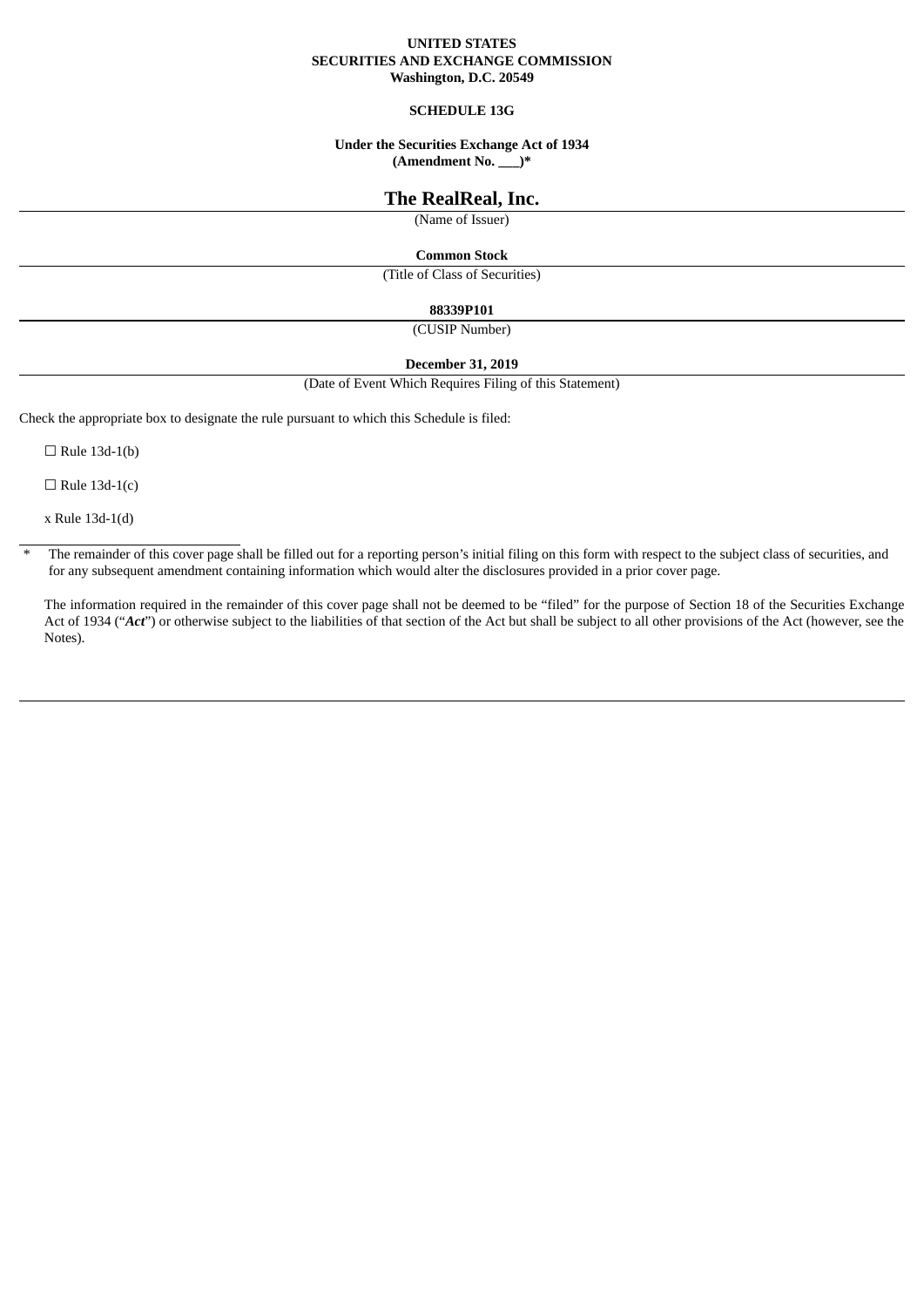## **Great Hill Investors, LLC**

| CHECK THE APPROPRIATE BOX IF A MEMBER OF A GROUP | (a)<br>$(b)$ $\boxtimes$ |
|--------------------------------------------------|--------------------------|
|                                                  |                          |

# **3** SEC USE ONLY

**4** CITIZENSHIP OR PLACE OF ORGANIZATION

## **Massachusetts**

| <b>NUMBER OF</b>                                                  | $5^{\circ}$<br><b>SOLE VOTING POWER</b>                          |  |  |
|-------------------------------------------------------------------|------------------------------------------------------------------|--|--|
| <b>SHARES</b>                                                     | $\bf{0}$                                                         |  |  |
| <b>BENEFICIALLY</b>                                               | <b>SHARED VOTING POWER</b><br>6                                  |  |  |
| <b>OWNED BY</b>                                                   | 38,469                                                           |  |  |
| <b>EACH</b>                                                       | $\overline{7}$<br><b>SOLE DISPOSITIVE POWER</b>                  |  |  |
| <b>REPORTING</b>                                                  | $\mathbf{0}$                                                     |  |  |
| <b>PERSON</b>                                                     | 8<br><b>SHARED DISPOSITIVE POWER</b>                             |  |  |
| <b>WITH</b>                                                       | 38,469                                                           |  |  |
| AGGREGATE AMOUNT BENEFICIALLY OWNED BY EACH REPORTING PERSON<br>9 |                                                                  |  |  |
| 38,469                                                            |                                                                  |  |  |
| 10                                                                | CHECK IF THE AGGREGATE AMOUNT IN ROW (9) EXCLUDES CERTAIN SHARES |  |  |
|                                                                   | <b>Not Applicable</b>                                            |  |  |

**11** PERCENT OF CLASS REPRESENTED BY AMOUNT IN ROW 9

## **0.05%\***

**12** TYPE OF REPORTING PERSON

**OO (Limited liability company)**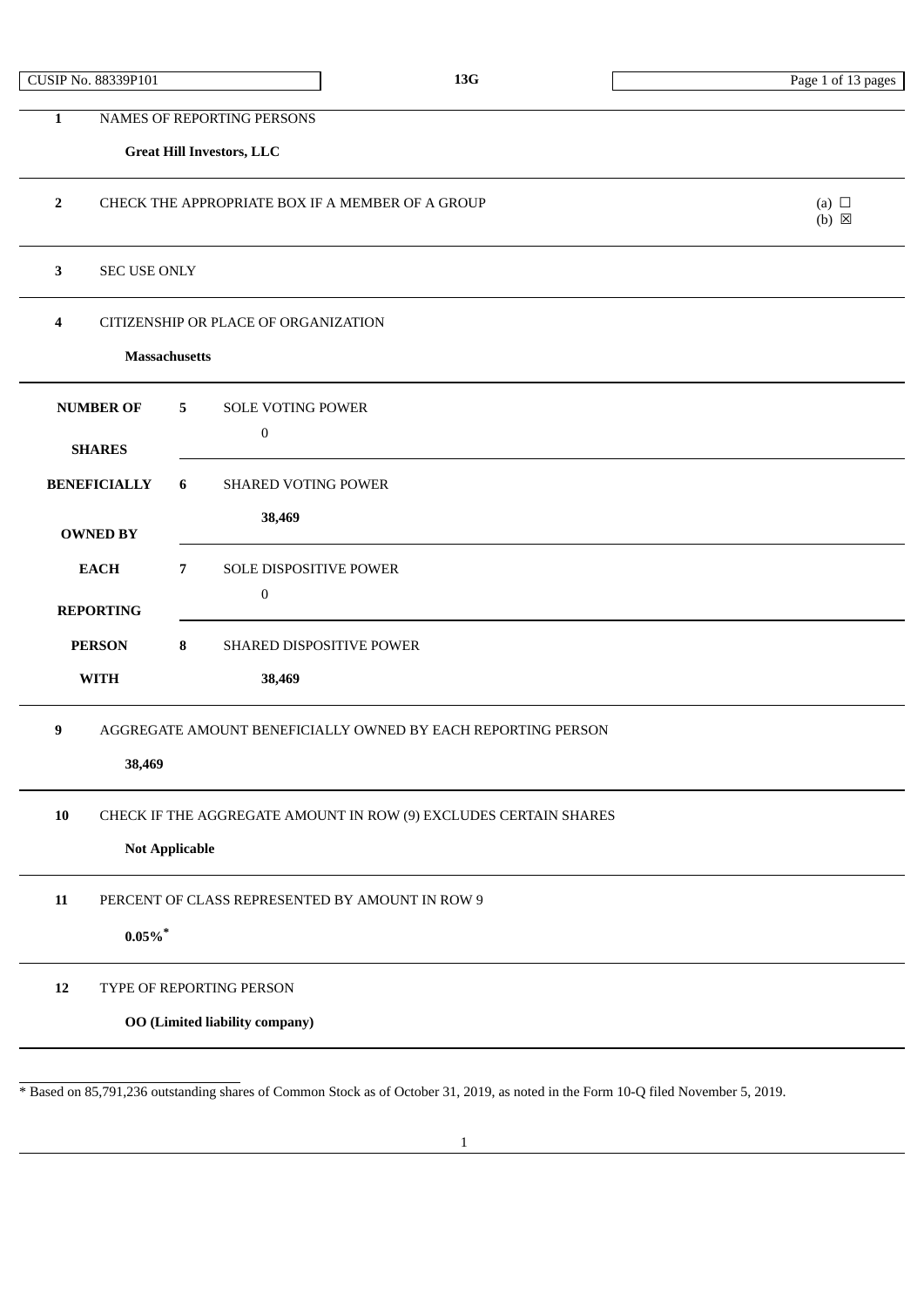|  |  | CUSIP No. 88339P101 |
|--|--|---------------------|
|--|--|---------------------|

 $(b) \boxtimes$ 

**1** NAMES OF REPORTING PERSONS **Great Hill Equity Partners V, L.P. 2** CHECK THE APPROPRIATE BOX IF A MEMBER OF A GROUP (a) □

**3** SEC USE ONLY

**4** CITIZENSHIP OR PLACE OF ORGANIZATION

## **Delaware**

| <b>NUMBER OF</b>                                      | 5                                                                | <b>SOLE VOTING POWER</b>                                     |  |
|-------------------------------------------------------|------------------------------------------------------------------|--------------------------------------------------------------|--|
|                                                       |                                                                  | $\boldsymbol{0}$                                             |  |
| <b>SHARES</b>                                         |                                                                  |                                                              |  |
| <b>BENEFICIALLY</b>                                   | 6                                                                | <b>SHARED VOTING POWER</b>                                   |  |
|                                                       |                                                                  |                                                              |  |
| <b>OWNED BY</b>                                       |                                                                  | 9,928,262                                                    |  |
|                                                       |                                                                  |                                                              |  |
| <b>EACH</b>                                           | $\overline{7}$                                                   | <b>SOLE DISPOSITIVE POWER</b>                                |  |
| <b>REPORTING</b>                                      |                                                                  | $\boldsymbol{0}$                                             |  |
|                                                       |                                                                  |                                                              |  |
| <b>PERSON</b>                                         | 8                                                                | SHARED DISPOSITIVE POWER                                     |  |
| <b>WITH</b>                                           |                                                                  | 9,928,262                                                    |  |
|                                                       |                                                                  |                                                              |  |
| 9                                                     |                                                                  | AGGREGATE AMOUNT BENEFICIALLY OWNED BY EACH REPORTING PERSON |  |
|                                                       |                                                                  |                                                              |  |
| 9,928,262                                             |                                                                  |                                                              |  |
|                                                       |                                                                  |                                                              |  |
| 10                                                    | CHECK IF THE AGGREGATE AMOUNT IN ROW (9) EXCLUDES CERTAIN SHARES |                                                              |  |
| <b>Not Applicable</b>                                 |                                                                  |                                                              |  |
|                                                       |                                                                  |                                                              |  |
| 11<br>PERCENT OF CLASS REPRESENTED BY AMOUNT IN ROW 9 |                                                                  |                                                              |  |
|                                                       |                                                                  |                                                              |  |
| 11.57%*                                               |                                                                  |                                                              |  |
|                                                       |                                                                  |                                                              |  |
| 12                                                    | TYPE OF REPORTING PERSON                                         |                                                              |  |
|                                                       |                                                                  |                                                              |  |

**PN**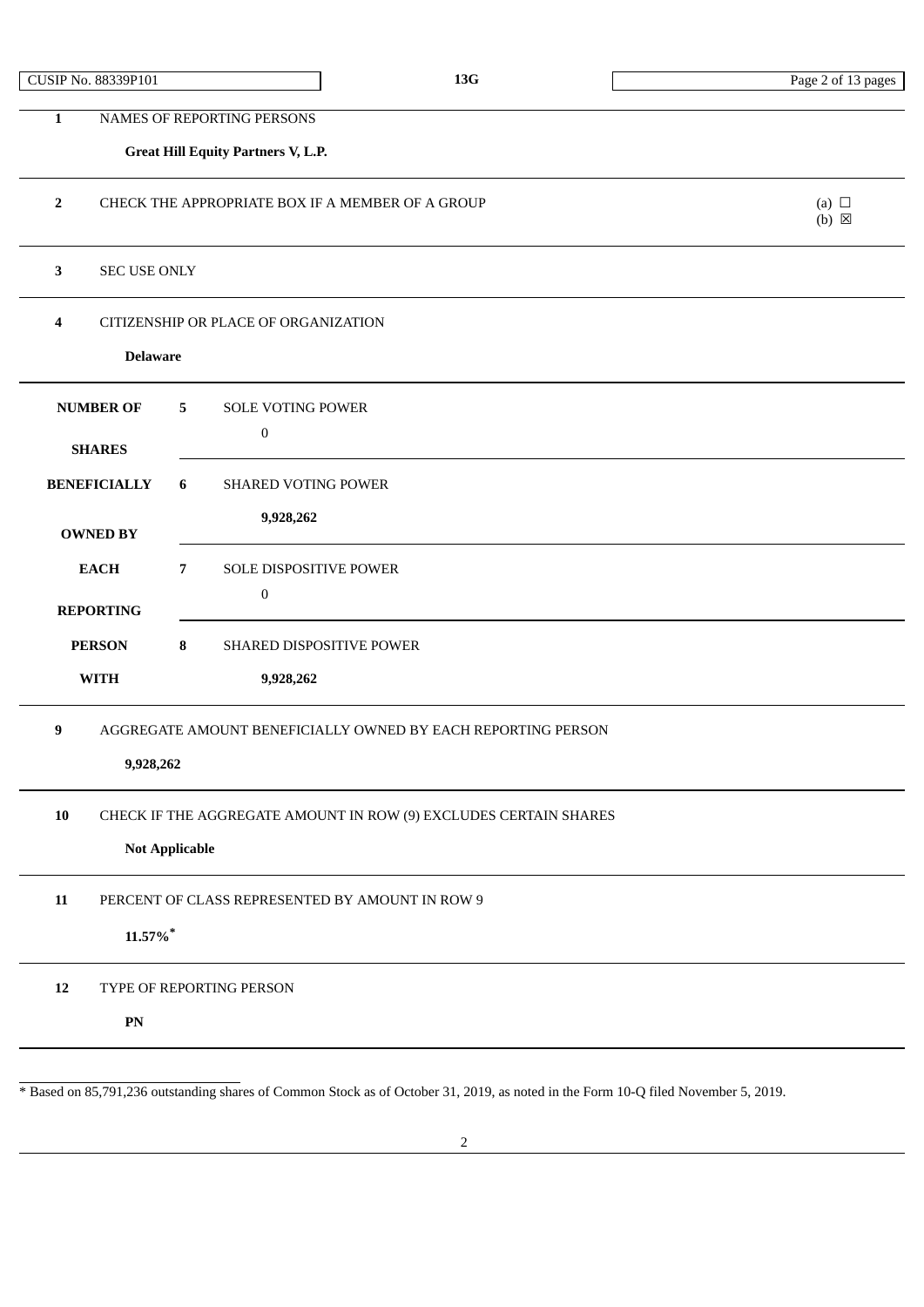CUSIP No. 88339P101 **13G** Page 3 of 13 pages

**1** NAMES OF REPORTING PERSONS

## **GHP V, LLC**

| $\overline{2}$<br>CHECK THE APPROPRIATE BOX IF A MEMBER OF A GROUP<br>(a) $\Box$<br>$(b)$ $\boxtimes$ |                                                        |  |  |  |  |
|-------------------------------------------------------------------------------------------------------|--------------------------------------------------------|--|--|--|--|
| 3                                                                                                     | <b>SEC USE ONLY</b>                                    |  |  |  |  |
| 4<br><b>Delaware</b>                                                                                  | CITIZENSHIP OR PLACE OF ORGANIZATION                   |  |  |  |  |
| <b>NUMBER OF</b><br><b>SHARES</b>                                                                     | 5<br><b>SOLE VOTING POWER</b><br>$\pmb{0}$             |  |  |  |  |
| <b>BENEFICIALLY</b><br><b>OWNED BY</b>                                                                | <b>SHARED VOTING POWER</b><br>6<br>9,928,262           |  |  |  |  |
| <b>EACH</b><br><b>REPORTING</b>                                                                       | $7\overline{ }$<br>SOLE DISPOSITIVE POWER<br>$\pmb{0}$ |  |  |  |  |
| <b>PERSON</b><br><b>WITH</b>                                                                          | 8<br>SHARED DISPOSITIVE POWER<br>9,928,262             |  |  |  |  |
| 9<br>AGGREGATE AMOUNT BENEFICIALLY OWNED BY EACH REPORTING PERSON<br>9,928,262                        |                                                        |  |  |  |  |
| 10<br>CHECK IF THE AGGREGATE AMOUNT IN ROW (9) EXCLUDES CERTAIN SHARES<br><b>Not Applicable</b>       |                                                        |  |  |  |  |
| ${\bf 11}$<br>PERCENT OF CLASS REPRESENTED BY AMOUNT IN ROW 9<br>$11.57\%$ <sup>*</sup>               |                                                        |  |  |  |  |
| $12\,$<br>TYPE OF REPORTING PERSON<br><b>OO</b> (Limited liability company)                           |                                                        |  |  |  |  |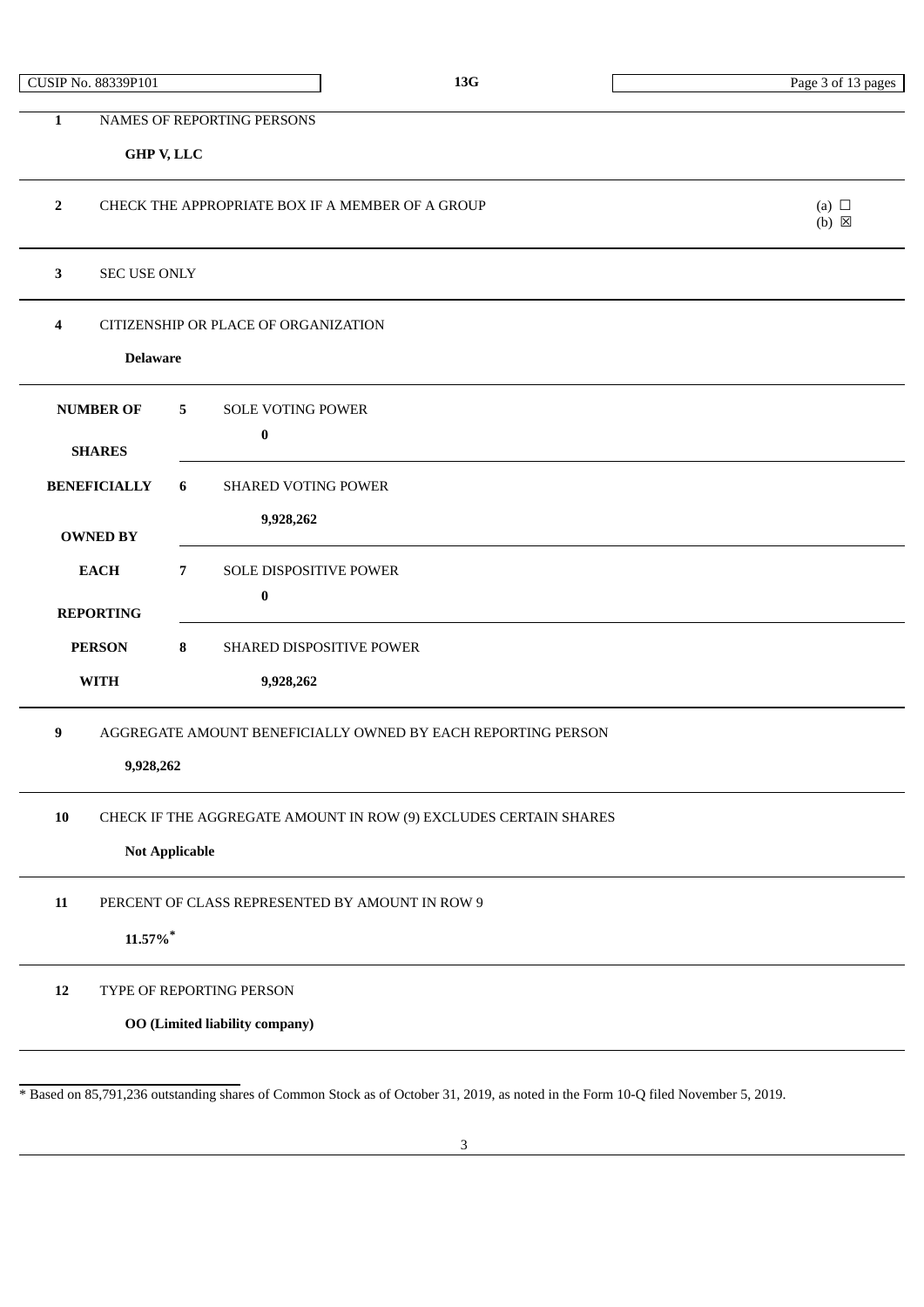|  | CUSIP No. 88339P101 |  |
|--|---------------------|--|
|--|---------------------|--|

## **Great Hill Partners GP V, L.P.**

| CHECK THE APPROPRIATE BOX IF A MEMBER OF A GROUP |   |
|--------------------------------------------------|---|
|                                                  | ⊠ |

## **3** SEC USE ONLY

**4** CITIZENSHIP OR PLACE OF ORGANIZATION

## **Delaware**

| <b>NUMBER OF</b>                                      | 5<br><b>SOLE VOTING POWER</b>                                    |  |  |
|-------------------------------------------------------|------------------------------------------------------------------|--|--|
| <b>SHARES</b>                                         | $\bf{0}$                                                         |  |  |
| <b>BENEFICIALLY</b>                                   | 6<br><b>SHARED VOTING POWER</b>                                  |  |  |
| <b>OWNED BY</b>                                       | 9,928,262                                                        |  |  |
| <b>EACH</b>                                           | $\overline{7}$<br>SOLE DISPOSITIVE POWER                         |  |  |
| <b>REPORTING</b>                                      | $\bf{0}$                                                         |  |  |
| <b>PERSON</b>                                         | 8<br>SHARED DISPOSITIVE POWER                                    |  |  |
| <b>WITH</b><br>9,928,262                              |                                                                  |  |  |
| 9                                                     | AGGREGATE AMOUNT BENEFICIALLY OWNED BY EACH REPORTING PERSON     |  |  |
| 9,928,262                                             |                                                                  |  |  |
| 10                                                    | CHECK IF THE AGGREGATE AMOUNT IN ROW (9) EXCLUDES CERTAIN SHARES |  |  |
| <b>Not Applicable</b>                                 |                                                                  |  |  |
| 11<br>PERCENT OF CLASS REPRESENTED BY AMOUNT IN ROW 9 |                                                                  |  |  |
| $11.57\%$ <sup>*</sup>                                |                                                                  |  |  |
| 12                                                    | TYPE OF REPORTING PERSON                                         |  |  |

**PN**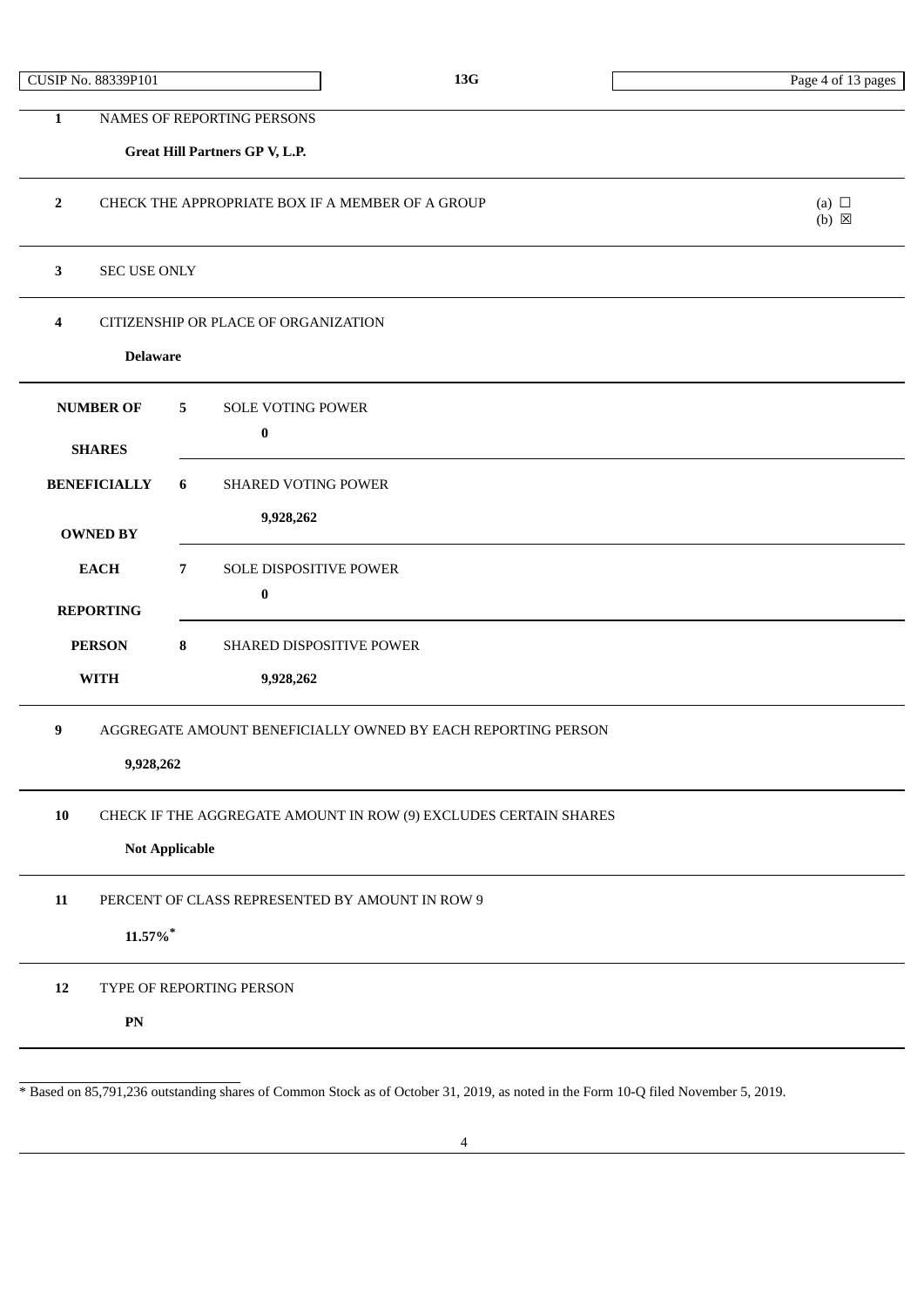|  |  | CUSIP No. 88339P101 |
|--|--|---------------------|
|--|--|---------------------|

## **Christopher S. Gaffney**

| $\overline{2}$                                                                                  | CHECK THE APPROPRIATE BOX IF A MEMBER OF A GROUP<br>(a) $\Box$<br>$(b) \boxtimes$ |  |  |
|-------------------------------------------------------------------------------------------------|-----------------------------------------------------------------------------------|--|--|
| $\mathbf{3}$<br><b>SEC USE ONLY</b>                                                             |                                                                                   |  |  |
| 4                                                                                               | CITIZENSHIP OR PLACE OF ORGANIZATION<br><b>United States of America</b>           |  |  |
| <b>NUMBER OF</b><br><b>SHARES</b>                                                               | SOLE VOTING POWER<br>5<br>$\bf{0}$                                                |  |  |
| <b>BENEFICIALLY</b><br><b>OWNED BY</b>                                                          | 6<br><b>SHARED VOTING POWER</b><br>9,966,731                                      |  |  |
| <b>EACH</b><br><b>REPORTING</b>                                                                 | $\overline{7}$<br>SOLE DISPOSITIVE POWER<br>$\pmb{0}$                             |  |  |
| 8<br><b>PERSON</b><br>SHARED DISPOSITIVE POWER<br>9,966,731<br><b>WITH</b>                      |                                                                                   |  |  |
| $\boldsymbol{9}$<br>AGGREGATE AMOUNT BENEFICIALLY OWNED BY EACH REPORTING PERSON<br>9,966,731   |                                                                                   |  |  |
| 10<br>CHECK IF THE AGGREGATE AMOUNT IN ROW (9) EXCLUDES CERTAIN SHARES<br><b>Not Applicable</b> |                                                                                   |  |  |
| 11<br>PERCENT OF CLASS REPRESENTED BY AMOUNT IN ROW 9<br>$11.62\%$ *                            |                                                                                   |  |  |
| 12<br>$\mathbf{IN}$                                                                             | TYPE OF REPORTING PERSON                                                          |  |  |
|                                                                                                 |                                                                                   |  |  |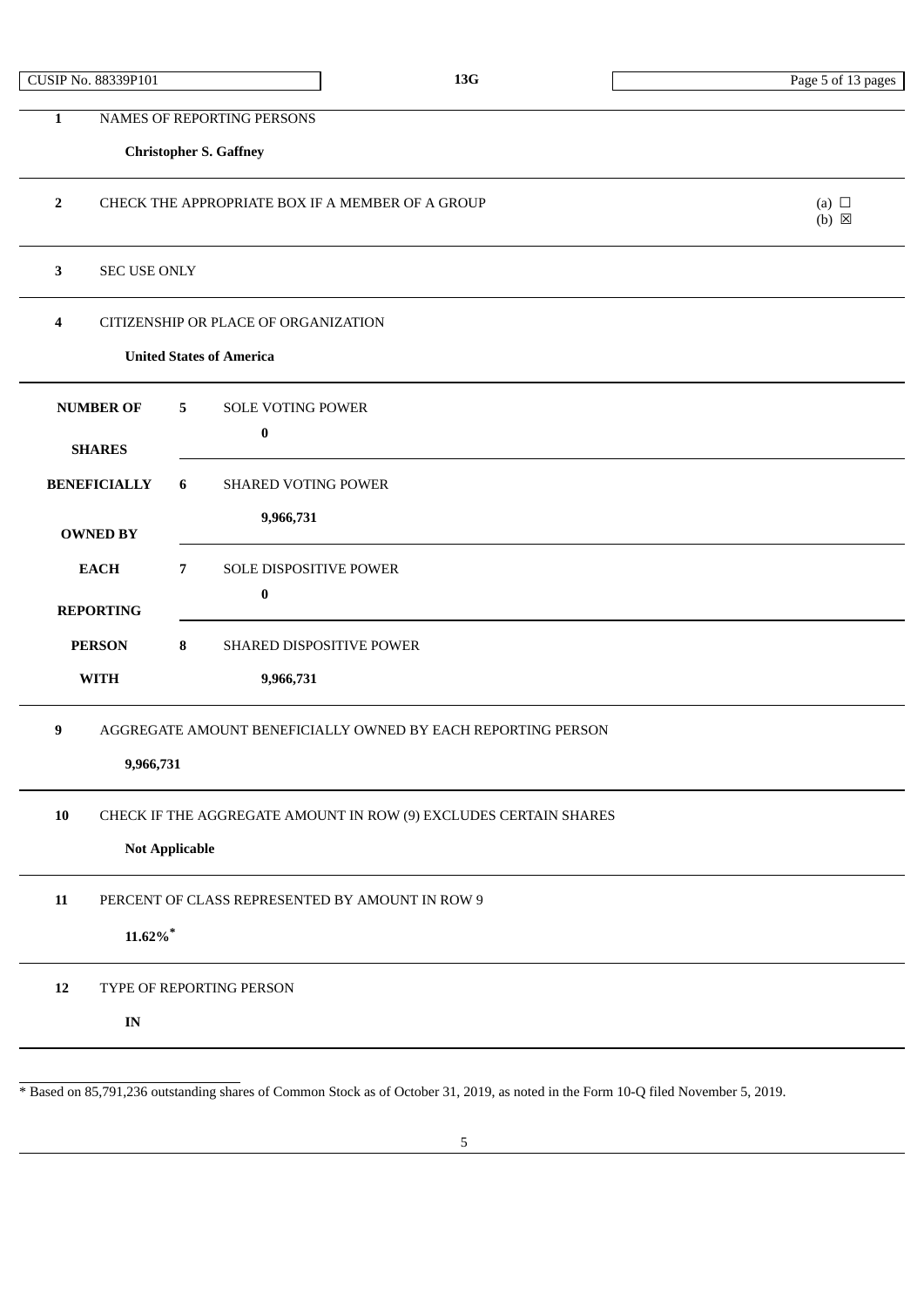|  |  | CUSIP No. 88339P101 |
|--|--|---------------------|
|--|--|---------------------|

| $\mathbf{1}$                                                  | NAMES OF REPORTING PERSONS                                       |                               |
|---------------------------------------------------------------|------------------------------------------------------------------|-------------------------------|
|                                                               | John G. Hayes                                                    |                               |
|                                                               |                                                                  |                               |
| $\mathbf{2}$                                                  | CHECK THE APPROPRIATE BOX IF A MEMBER OF A GROUP                 | (a) $\Box$<br>$(b) \boxtimes$ |
|                                                               |                                                                  |                               |
| $\mathbf{3}$<br><b>SEC USE ONLY</b>                           |                                                                  |                               |
| $\overline{4}$                                                | CITIZENSHIP OR PLACE OF ORGANIZATION                             |                               |
|                                                               | <b>United States of America</b>                                  |                               |
| <b>NUMBER OF</b>                                              | <b>SOLE VOTING POWER</b><br>5                                    |                               |
| <b>SHARES</b>                                                 | $\boldsymbol{0}$                                                 |                               |
| <b>BENEFICIALLY</b>                                           | 6<br><b>SHARED VOTING POWER</b>                                  |                               |
|                                                               | 9,966,731                                                        |                               |
| <b>OWNED BY</b>                                               |                                                                  |                               |
| <b>EACH</b>                                                   | $\overline{7}$<br>SOLE DISPOSITIVE POWER                         |                               |
| <b>REPORTING</b>                                              | 0                                                                |                               |
| <b>PERSON</b>                                                 | 8<br>SHARED DISPOSITIVE POWER                                    |                               |
| <b>WITH</b>                                                   | 9,966,731                                                        |                               |
| $\boldsymbol{9}$                                              | AGGREGATE AMOUNT BENEFICIALLY OWNED BY EACH REPORTING PERSON     |                               |
| 9,966,731                                                     |                                                                  |                               |
|                                                               |                                                                  |                               |
| 10                                                            | CHECK IF THE AGGREGATE AMOUNT IN ROW (9) EXCLUDES CERTAIN SHARES |                               |
|                                                               | <b>Not Applicable</b>                                            |                               |
| ${\bf 11}$<br>PERCENT OF CLASS REPRESENTED BY AMOUNT IN ROW 9 |                                                                  |                               |
| $11.62\%$ *                                                   |                                                                  |                               |
| 12                                                            | TYPE OF REPORTING PERSON                                         |                               |
| $\mathbf{IN}$                                                 |                                                                  |                               |
|                                                               |                                                                  |                               |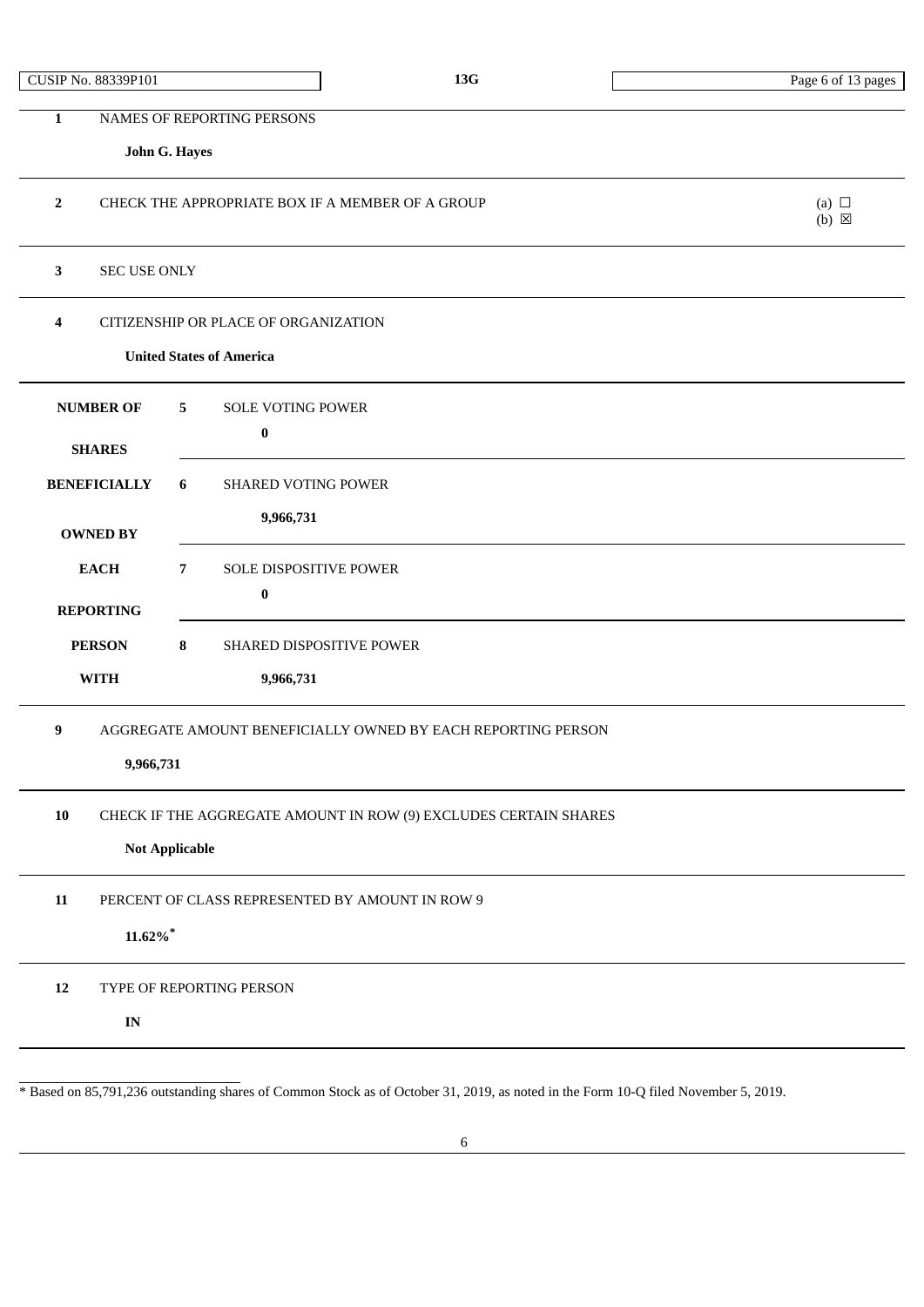|  |  | CUSIP No. 88339P101 |
|--|--|---------------------|
|--|--|---------------------|

|                                                                                                         | <b>Michael Andrew Kumin</b>                                                               |                               |
|---------------------------------------------------------------------------------------------------------|-------------------------------------------------------------------------------------------|-------------------------------|
| $\mathbf{2}$                                                                                            | CHECK THE APPROPRIATE BOX IF A MEMBER OF A GROUP                                          | (a) $\Box$<br>$(b) \boxtimes$ |
| 3<br><b>SEC USE ONLY</b>                                                                                |                                                                                           |                               |
| 4                                                                                                       | CITIZENSHIP OR PLACE OF ORGANIZATION<br><b>United States of America</b>                   |                               |
| <b>NUMBER OF</b><br><b>SHARES</b><br><b>BENEFICIALLY</b>                                                | <b>SOLE VOTING POWER</b><br>5 <sup>5</sup><br>$\bf{0}$<br>6<br><b>SHARED VOTING POWER</b> |                               |
| <b>OWNED BY</b>                                                                                         | 9,966,731                                                                                 |                               |
| <b>EACH</b><br><b>REPORTING</b>                                                                         | $7\overline{ }$<br>SOLE DISPOSITIVE POWER<br>$\pmb{0}$                                    |                               |
| <b>PERSON</b><br>8<br>SHARED DISPOSITIVE POWER<br><b>WITH</b><br>9,966,731                              |                                                                                           |                               |
| 9<br>AGGREGATE AMOUNT BENEFICIALLY OWNED BY EACH REPORTING PERSON<br>9,966,731                          |                                                                                           |                               |
| ${\bf 10}$<br>CHECK IF THE AGGREGATE AMOUNT IN ROW (9) EXCLUDES CERTAIN SHARES<br><b>Not Applicable</b> |                                                                                           |                               |
| 11<br>$11.62\%$ *                                                                                       | PERCENT OF CLASS REPRESENTED BY AMOUNT IN ROW 9                                           |                               |
| 12<br>$\mathbf{IN}$                                                                                     | TYPE OF REPORTING PERSON                                                                  |                               |
|                                                                                                         |                                                                                           |                               |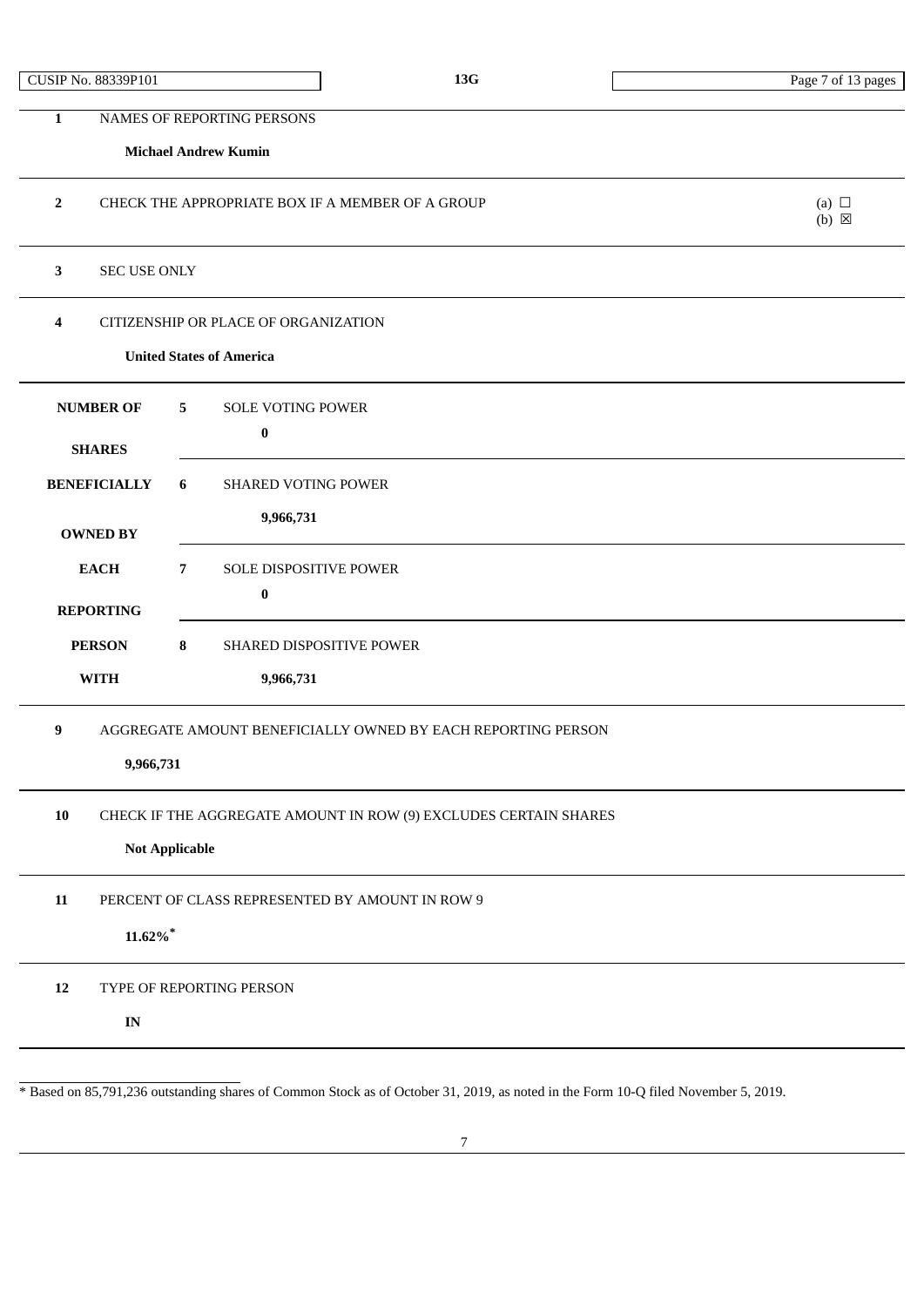|  |  | CUSIP No. 88339P101 |
|--|--|---------------------|
|--|--|---------------------|

| 1                        | NAMES OF REPORTING PERSONS                                       |                               |
|--------------------------|------------------------------------------------------------------|-------------------------------|
|                          | Mark D. Taber                                                    |                               |
| $\overline{2}$           | CHECK THE APPROPRIATE BOX IF A MEMBER OF A GROUP                 | (a) $\Box$<br>$(b) \boxtimes$ |
| 3<br><b>SEC USE ONLY</b> |                                                                  |                               |
| 4                        | CITIZENSHIP OR PLACE OF ORGANIZATION                             |                               |
|                          | <b>United States of America</b>                                  |                               |
| <b>NUMBER OF</b>         | SOLE VOTING POWER<br>5                                           |                               |
| <b>SHARES</b>            | $\bf{0}$                                                         |                               |
| <b>BENEFICIALLY</b>      | 6<br>SHARED VOTING POWER                                         |                               |
|                          | 9,966,731                                                        |                               |
| <b>OWNED BY</b>          |                                                                  |                               |
| <b>EACH</b>              | $\overline{7}$<br>SOLE DISPOSITIVE POWER                         |                               |
| <b>REPORTING</b>         | $\pmb{0}$                                                        |                               |
| <b>PERSON</b>            | 8<br>SHARED DISPOSITIVE POWER                                    |                               |
| <b>WITH</b>              | 9,966,731                                                        |                               |
| $\boldsymbol{9}$         | AGGREGATE AMOUNT BENEFICIALLY OWNED BY EACH REPORTING PERSON     |                               |
| 9,966,731                |                                                                  |                               |
| 10                       | CHECK IF THE AGGREGATE AMOUNT IN ROW (9) EXCLUDES CERTAIN SHARES |                               |
|                          | <b>Not Applicable</b>                                            |                               |
|                          |                                                                  |                               |
| 11                       | PERCENT OF CLASS REPRESENTED BY AMOUNT IN ROW 9                  |                               |
| $11.62\%$ *              |                                                                  |                               |
| 12                       | TYPE OF REPORTING PERSON                                         |                               |
| $\mathbf{IN}$            |                                                                  |                               |
|                          |                                                                  |                               |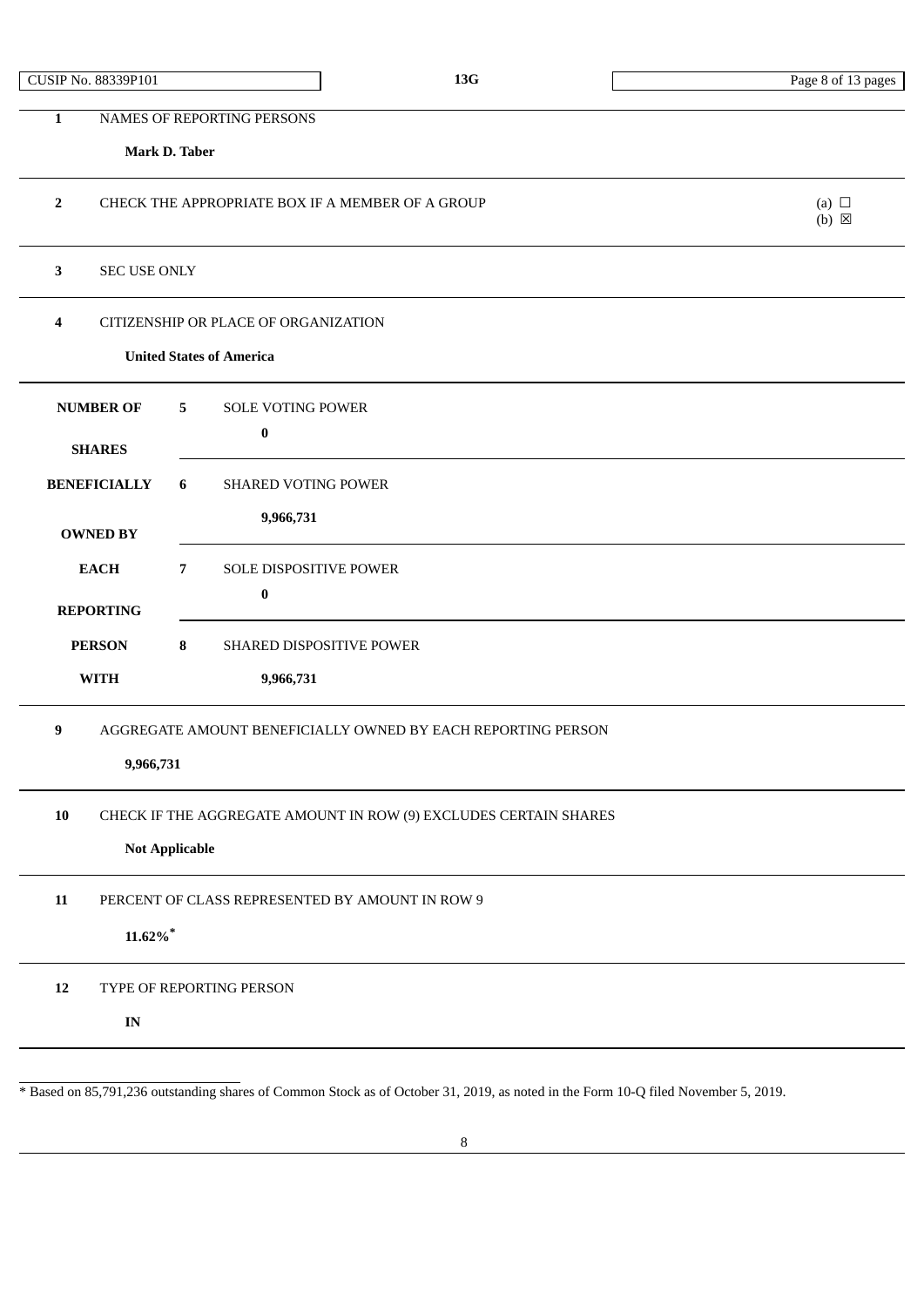|  |  | CUSIP No. 88339P101 |
|--|--|---------------------|
|--|--|---------------------|

**Matthew T. Vettel**

| $\overline{2}$                                                                 | CHECK THE APPROPRIATE BOX IF A MEMBER OF A GROUP                                          | (a) $\Box$<br>$(b)$ $\boxtimes$ |
|--------------------------------------------------------------------------------|-------------------------------------------------------------------------------------------|---------------------------------|
| 3<br>SEC USE ONLY                                                              |                                                                                           |                                 |
| 4                                                                              | CITIZENSHIP OR PLACE OF ORGANIZATION<br><b>United States of America</b>                   |                                 |
| <b>NUMBER OF</b><br><b>SHARES</b>                                              | <b>SOLE VOTING POWER</b><br>5<br>$\pmb{0}$                                                |                                 |
| <b>BENEFICIALLY</b><br><b>OWNED BY</b>                                         | 6<br><b>SHARED VOTING POWER</b><br>9,966,731                                              |                                 |
| <b>EACH</b><br><b>REPORTING</b>                                                | SOLE DISPOSITIVE POWER<br>$\overline{7}$<br>$\bf{0}$                                      |                                 |
| <b>PERSON</b><br><b>WITH</b>                                                   | 8<br>SHARED DISPOSITIVE POWER<br>9,966,731                                                |                                 |
| 9<br>AGGREGATE AMOUNT BENEFICIALLY OWNED BY EACH REPORTING PERSON<br>9,966,731 |                                                                                           |                                 |
| ${\bf 10}$                                                                     | CHECK IF THE AGGREGATE AMOUNT IN ROW (9) EXCLUDES CERTAIN SHARES<br><b>Not Applicable</b> |                                 |
| 11<br>$11.62\%$ <sup>*</sup>                                                   | PERCENT OF CLASS REPRESENTED BY AMOUNT IN ROW 9                                           |                                 |
| 12<br>$\mathbf{IN}$                                                            | TYPE OF REPORTING PERSON                                                                  |                                 |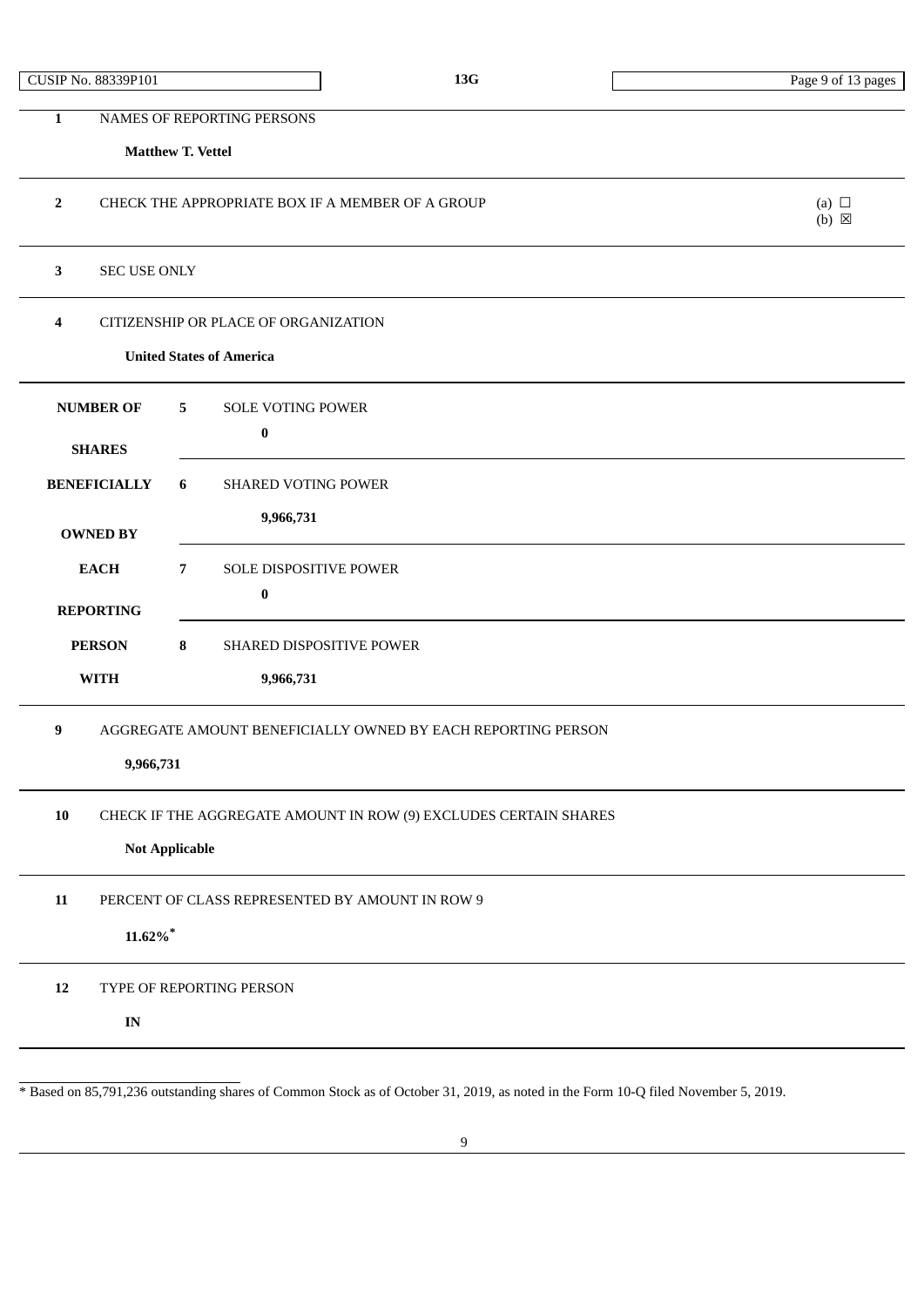### **Item 1.**

- (a) **Name of Issuer:** The RealReal, Inc. (the "Issuer").
- (b) **Address of the Issuer's Principal Executive Offices:** 55 Francisco Street, Suite 600, San Francisco, CA.

### **Item 2.**

(a) **Name of Person Filing:** This statement is filed on behalf of:

Great Hill Equity Partners V, L.P. Great Hill Investors LLC GHP V, LLC Great Hill Partners GP V, L.P. Christopher S. Gaffney John G. Hayes Mark D. Taber Matthew T. Vettel Michael Andrew Kumin

(b) **Address of Principal Business Office:** The principal business address of each of the reporting persons is c/o Great Hill Partners, L.P., 200 Clarendon Street, 29<sup>th</sup> floor, Boston, MA 02116.

## (c) **Citizenship:**

| Great Hill Equity Partners V, L.P. | Delaware limited partnership            |
|------------------------------------|-----------------------------------------|
| Great Hill Investors LLC           | Massachusetts limited liability company |
| GHP V. LLC                         | Delaware limited liability company      |
| Great Hill Partners GP V, L.P.     | Delaware limited partnership            |
| Christopher S. Gaffney             | U.S. citizen                            |
| John G. Haves                      | U.S. citizen                            |
| Mark D. Taber                      | U.S. citizen                            |
| Matthew T. Vettel                  | U.S. citizen                            |
| Michael Andrew Kumin               | U.S. citizen                            |

(d) **Title and Class of Securities:** Common stock, \$0.00001 par value ("Common Stock").

## (e) **CUSIP Number:** 88339P101

Item 3. If this statement is filed pursuant to §§240.13d-1(b) or 240.13d-2(b) or (c), check whether the person filing is a:

Not applicable.

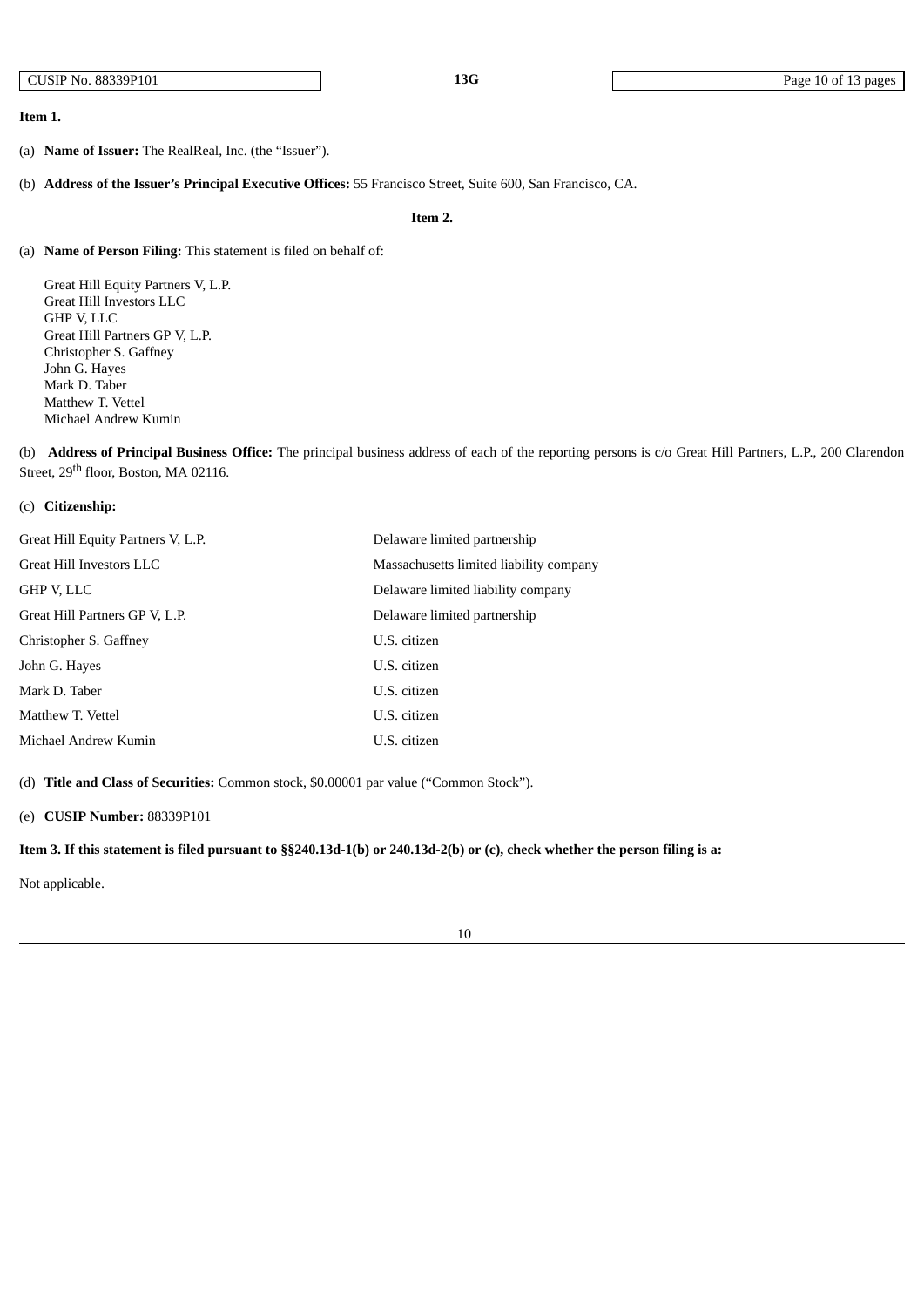#### **Item 4. Ownership:**

(a) Amount Beneficially Owned:

As of December 31, 2019, Great Hill Equity Partners V, L.P. ("GHEP V") owned 9,928,262 shares of Common Stock. Great Hill Partners GP V, L.P. ("GHP V GP"), is the sole general partner of GHEP V. GHP V, LLC is the sole general partner of GHP V GP. Christopher Gaffney, John G. Hayes, Michael Andrew Kumin, Mark D. Taber and Matthew T. Vettel (collectively, the "GH Control Persons") are the managers of GHP V, LLC.

As of December 31, 2019, Great Hill Investors, LLC ("GHI") owned 38,469 shares of Common Stock. The GH Control Persons are the managers of GHI.

## (b) Percent of Class:

See the response(s) to Item 11 on the attached cover page(s).

#### (c) Number of shares as to which such person has:

- (i) sole power to vote or to direct the vote: See the response(s) to Item 5 on the attached cover page(s).
- (ii) shared power to vote or to direct the vote See the response(s) to Item 6 on the attached cover page(s).
- (iii) sole power to dispose or to direct the disposition of See the response(s) to Item 7 on the attached cover page(s).
- (iv) shared power to dispose or to direct the disposition of See the response(s) to Item 8 on the attached cover page(s).

#### **Item 5. Ownership of Five Percent or Less of a Class:**

Not applicable.

#### **Item 6. Ownership of More than Five Percent on Behalf of Another Person:**

Not applicable.

Item 7. Identification and Classification of the Subsidiary Which Acquired the Security Being Reported on By the Parent Holding Company or **Control Person:**

Not applicable.

## **Item 8. Identification and Classification of Members of the Group:**

Not applicable.

### **Item 9. Notice of Dissolution of Group:**

Not applicable.

## **Item 10. Certification:**

Not applicable.

11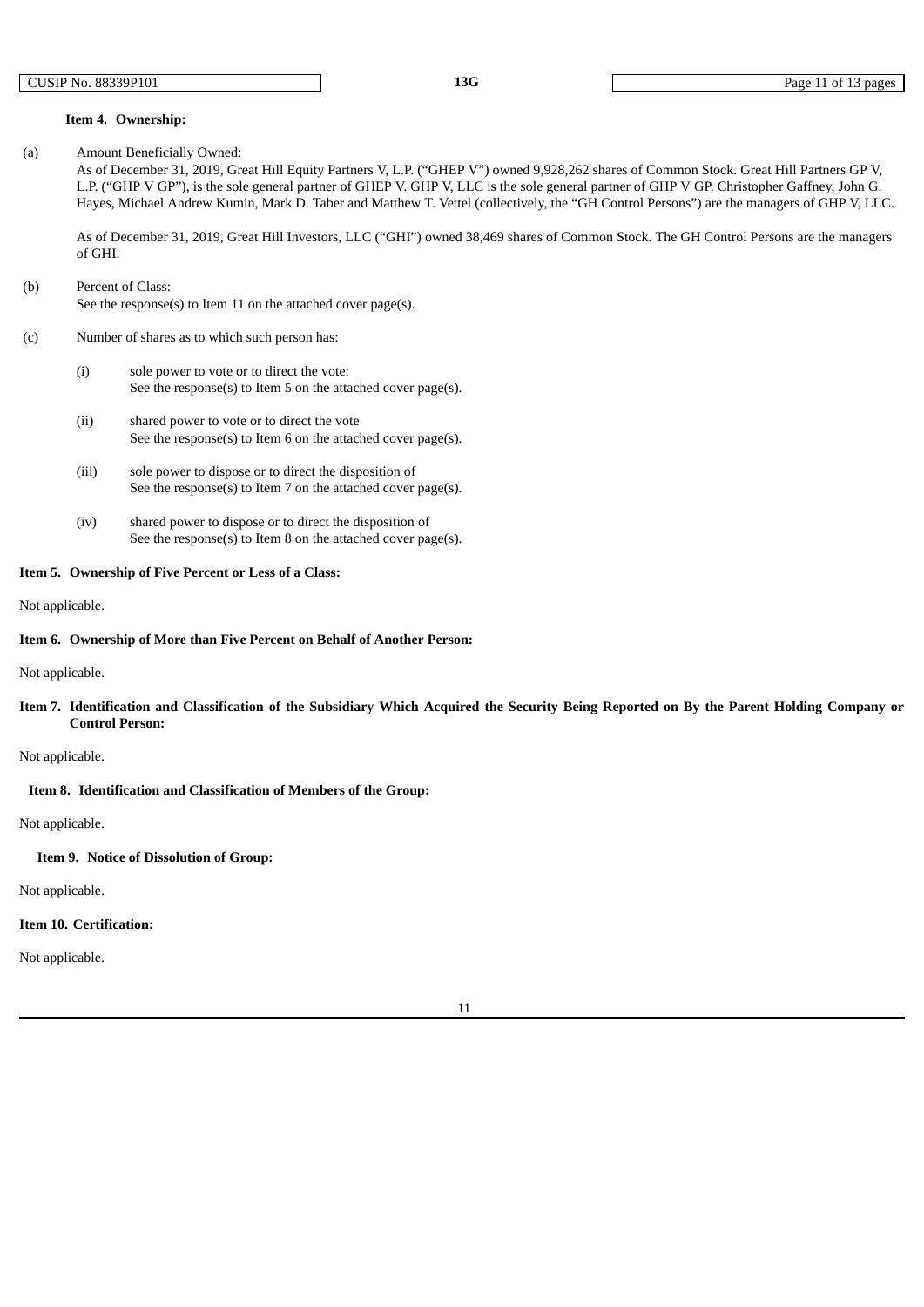### **SIGNATURES**

After reasonable inquiry and to the best of my knowledge and belief, I certify that the information set forth in this statement is true, complete and correct.

**Date:** February 14, 2020

## **GREAT HILL INVESTORS, LLC**

By: /s/ John S. Dwyer Name: John S. Dwyer Title: Attorney-in-fact

## **GREAT HILL EQUITY PARTNERS V, L.P.**

By: /s/ John S. Dwyer Name: John S. Dwyer Title: Attorney-in-fact

## **GREAT HILL PARTNERS GP V, L.P.**

| By: /s/ John S. Dwyer   |
|-------------------------|
| Name: John S. Dwyer     |
| Title: Attorney-in-fact |

## **GHP V, LLC**

By: /s/ John S. Dwyer Name: John S. Dwyer Title: Attorney-in-fact

### **CHRISTOPHER S. GAFFNEY**

| By: | /s/ John S. Dwyer       |
|-----|-------------------------|
|     | Name: John S. Dwyer     |
|     | Title: Attorney-in-fact |

## **JOHN G. HAYES**

By: /s/ John S. Dwyer Name: John S. Dwyer Title: Attorney-in-fact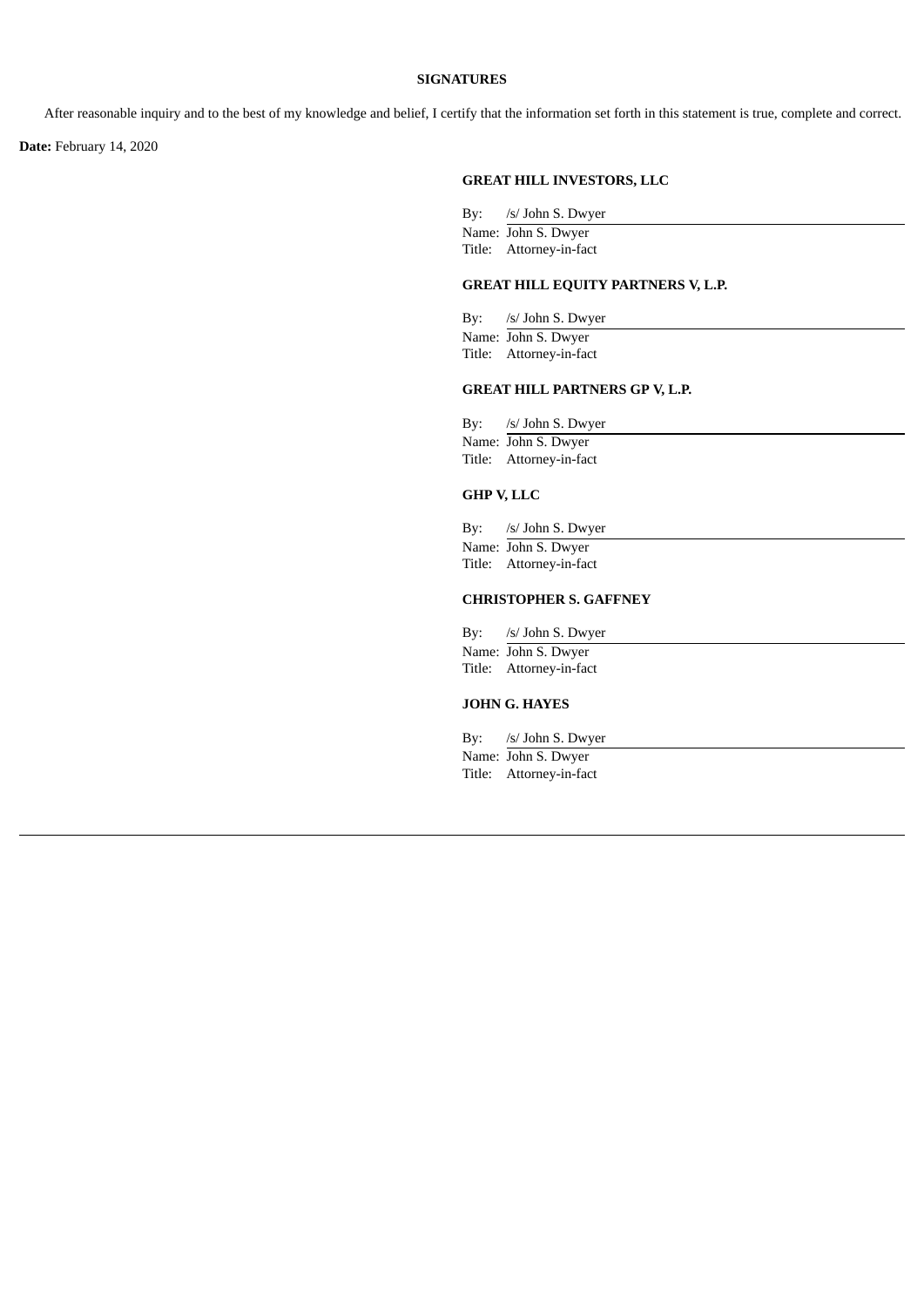## **MICHAEL ANDREW KUMIN**

| By: /s/ John S. Dwyer   |
|-------------------------|
| Name: John S. Dwyer     |
| Title: Attorney-in-fact |
| <b>MARK D. TABER</b>    |

By: /s/ John S. Dwyer Name: John S. Dwyer Title: Attorney-in-fact

## **MATTHEW T. VETTEL**

By: /s/ John S. Dwyer Name: John S. Dwyer Title: Attorney-in-fact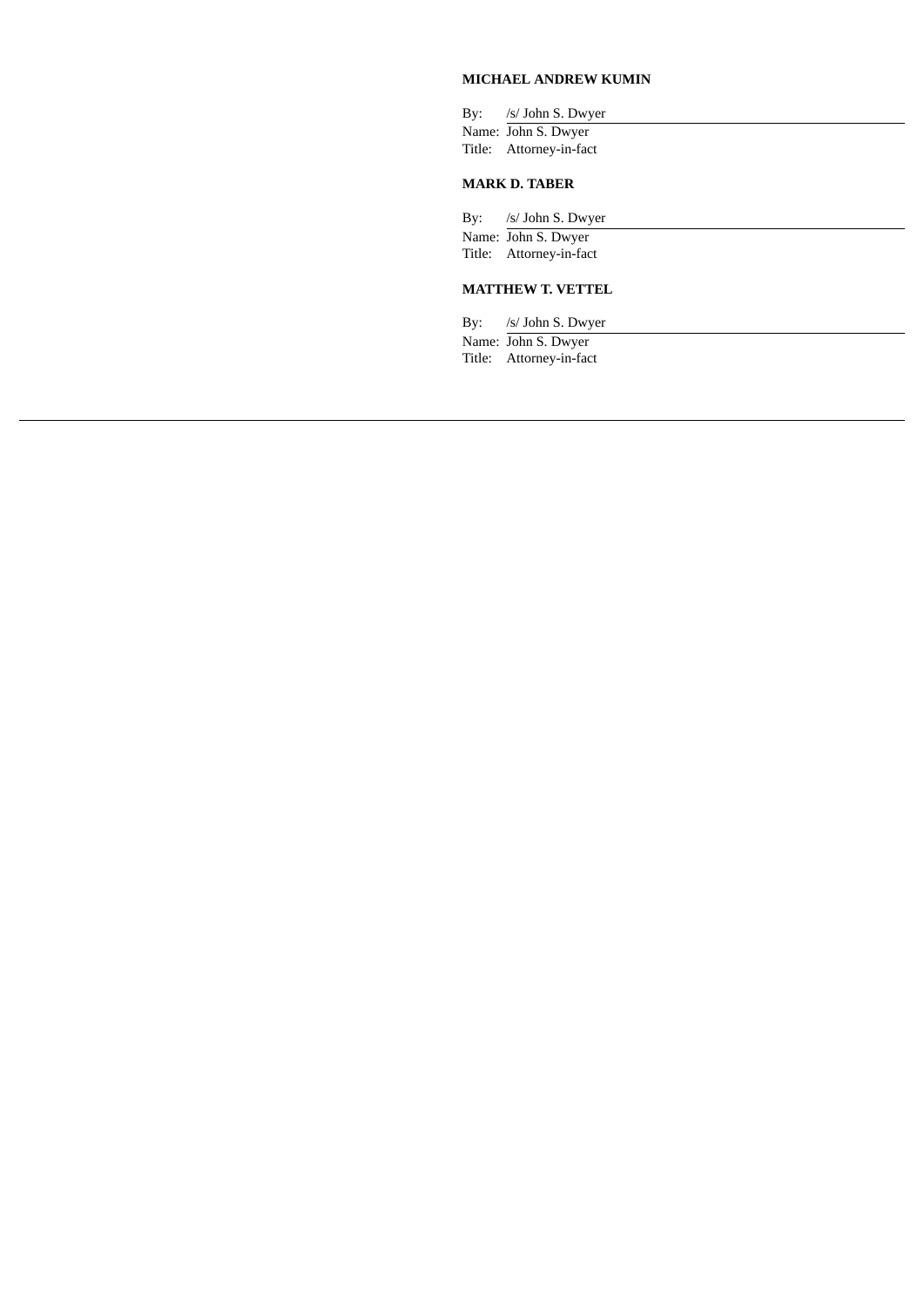| <u>Exhibit No.</u> | <b>Description</b>     |
|--------------------|------------------------|
| 99                 | Joint Filing Agreement |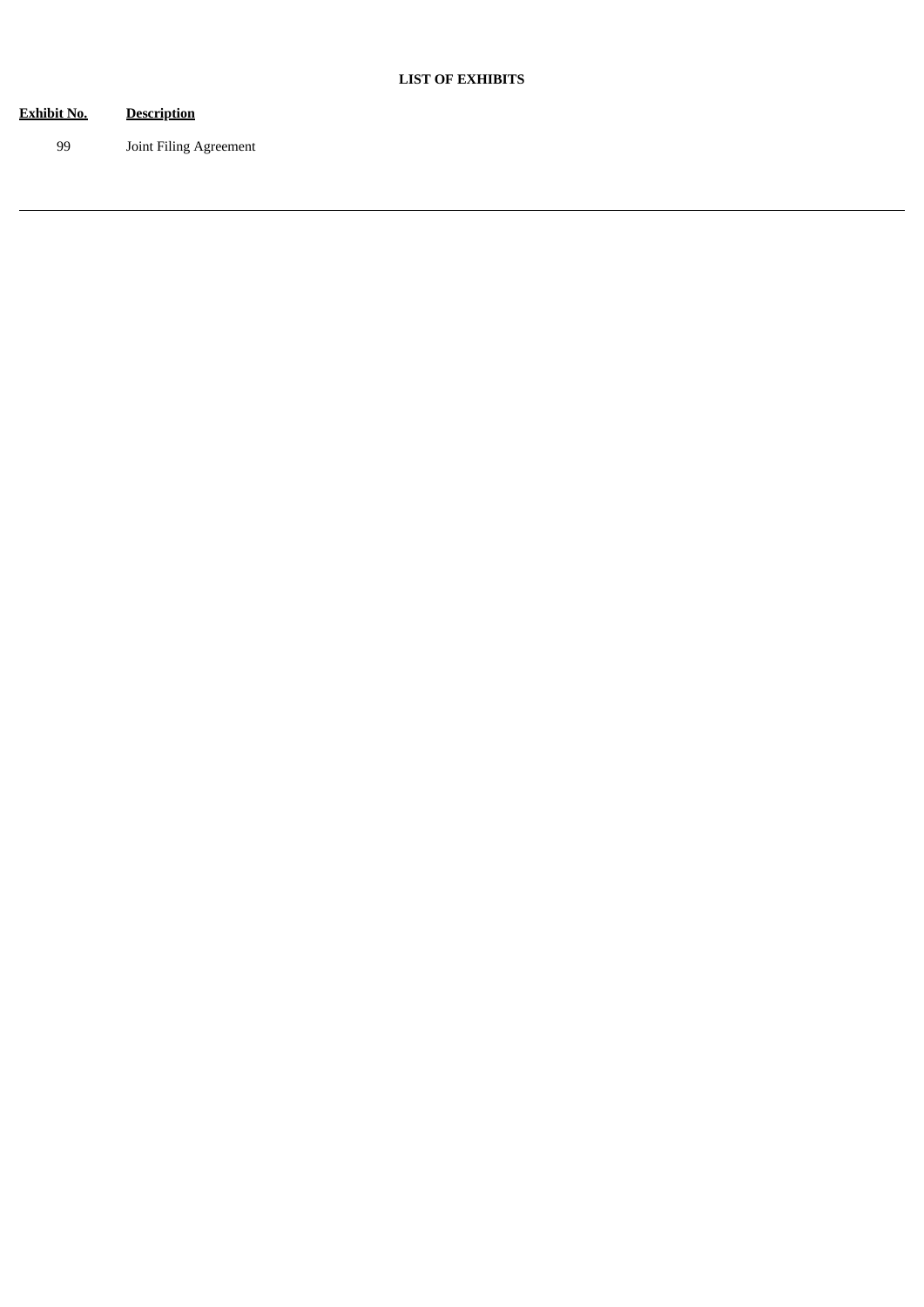#### **JOINT FILING AGREEMENT**

In accordance with Rule 13d-1(k)(1) promulgated under the Securities Exchange Act of 1934, as amended, the undersigned hereby agree that they are jointly filing this statement on Schedule 13G. Each of them is responsible for the timely filing of such statement and any amendments thereto, and for the completeness and accuracy of the information concerning such person contained therein; but none of them is responsible for the completeness or accuracy of the information concerning the other persons making the filing, unless such person knows or has reason to believe that such information is inaccurate.

IN WITNESS WHEREOF, the undersigned hereby execute this Joint Filing Agreement as of the 14th day of February 2020.

#### **GREAT HILL INVESTORS, LLC**

By: /s/ John S. Dwyer Name: John S. Dwyer Title: Attorney-in-fact

#### **GREAT HILL EQUITY PARTNERS V, L.P.**

By: /s/ John S. Dwyer Name: John S. Dwyer Title: Attorney-in-fact

By: /s/ John S. Dwyer Name: John S. Dwyer Title: Attorney-in-fact

**GREAT HILL PARTNERS GP V, L.P.**

#### **GHP V, LLC**

By: /s/ John S. Dwyer

Name: John S. Dwyer Title: Attorney-in-fact

#### **CHRISTOPHER S. GAFFNEY**

By: /s/ John S. Dwyer

Name: John S. Dwyer Title: Attorney-in-fact